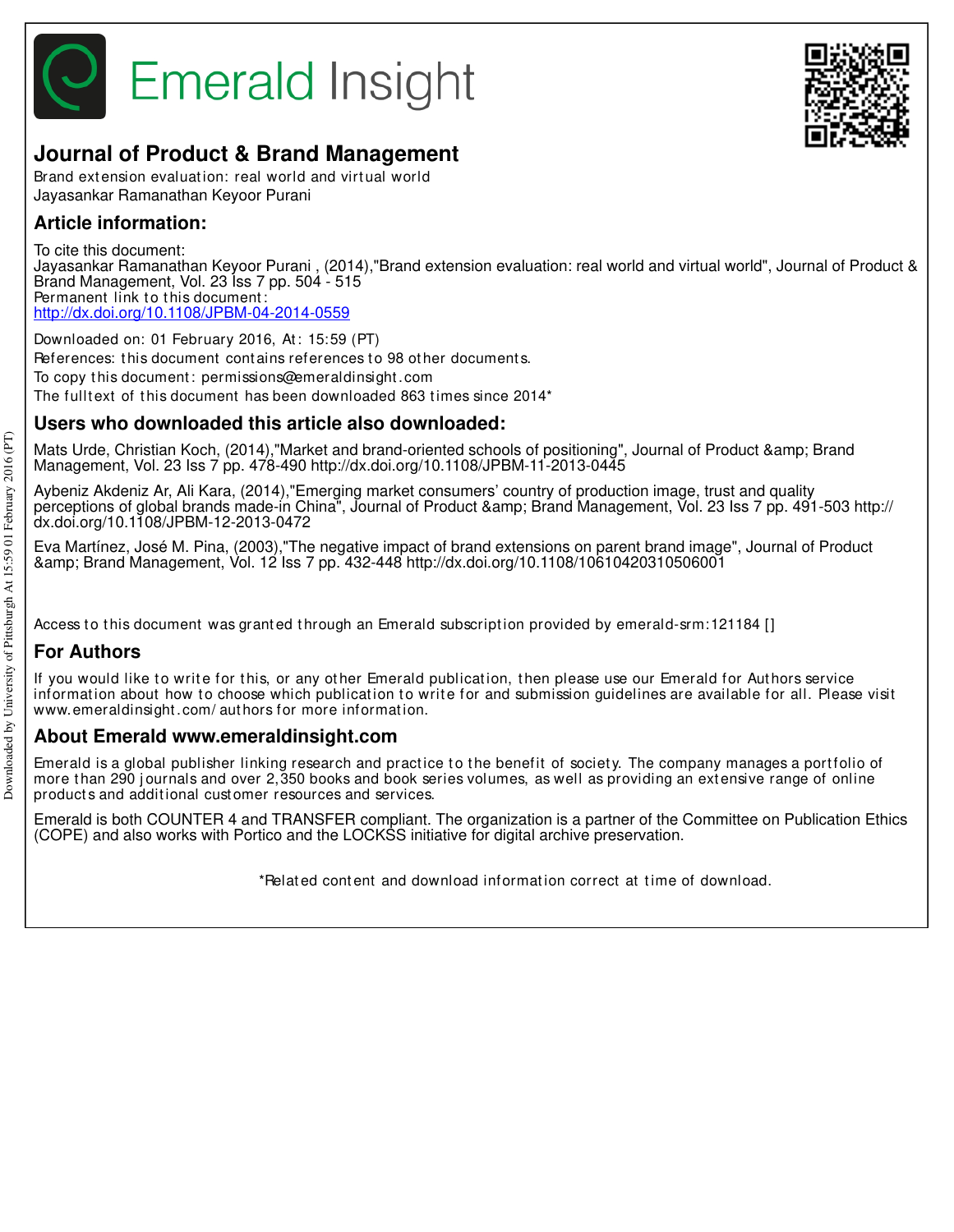# Brand extension evaluation: real world and virtual world

*Jayasankar Ramanathan*

Marketing Area, Indian Institute of Management, Indore, Madhya Pradesh, India, and

*Keyoor Purani*

Marketing Area, Indian Institute of Management, Kozhikode, Kerala, India

#### Abstract

**Purpose** – The purpose of this paper is to help marketing scholars view virtual worlds as new product–markets and trigger serious investigations on consumer evaluation of brand extensions when a brand is extended from the real world to a virtual world and vice versa.

**Design/methodology/approach** – The paper makes an extensive review of studies on virtual world. Further, it amalgamates understanding from well-established literature on consumer evaluation of brand extensions into the emerging virtual world understanding to conceptualize moderating influence of contexts – the real world context and a virtual world context – on how consumers evaluate brand extensions.

**Findings** – Through logical arguments supported by existing literature, the paper provides 14 well-conceptualized propositions that argue that the real world and virtual world contexts moderate the well-established relationships in brand extension literature. It broadly proposes that the relationships between the consumer evaluations of brand extension and its known determinants are stronger in case of within-the-world extensions and weaker in case of across-the-world extensions.

**Research limitations/implications** – The paper introduces to the marketing scholars an entirely new area of enquiry as it challenges the known brand extension knowledge when a brand is extended across the worlds.

**Practical implications** – Marketers considering launching new offerings across the contexts of real or virtual world would have implications on whether to extend the brand or not.

**Originality/value** – Virtual worlds have largely been construed in marketing literature as fictional worlds. There is not much explored in terms of virtual worlds as new product–markets. The study offers unique value in conceptualizing differences among within-the-world brand extensions and across-the-world brand extensions.

Keywords Consumer attitudes, Avatars, Brand extension, Virtual worlds

Paper type Conceptual paper

## 1. Introduction

In the early 1990s, *Worlds.com* created online virtual world sites for corporations such as *IBM*, *Visa* and *Coca-Cola*, which was followed by *Active World, Cyworld*, *Zwinky*, *There* and several other virtual community sites (Kharif, 2007) to make virtual economy a reality. *Linden Labs*, which created *Second Life*, claimed that it turned over \$1 billion in its initial six-year history with about 250,000 user-generated items created everyday generating user transactions worth \$50 million (PCPRO, 2010). With fast development of newer technologies and increasing Internet access through mobile devices, virtual worlds are likely to generate unique experiences and may draw higher interest of Internet users. According to Philip Rosedale, who founded *Second Life* and is now working on new virtual world site *High Fidelity*, virtual experiences would rival and surpass the real world to offer rich avatar interactions driven by sensor-equipped smart phones and tablets (Farber, 2013).

The current issue and full text archive of this journal is available at **www.emeraldinsight.com/1061-0421.htm**



Journal of Product & Brand Management 23/7 (2014) 504–515 © Emerald Group Publishing Limited [ISSN 1061-0421] [DOI 10.1108/JPBM-04-2014-0559]

For over a decade now, several researchers from diverse fields such as behavioral science (Bayraktar *et al.*, 2012; Choi *et al.*, 2012; Lee and Park, 2011), education (Dreher *et al.*, 2009; Farahmand *et al*., 2013), governance and law (Chambers, 2011; Fairfield, 2012; Gillies, 2008; Tseng and Ku, 2011), among others, have attempted to explore various real world issues in virtual world context. Within business domain too, the real-time, simulated environments have been of particular interest for researchers in collaboration, training and teamwork (Nissen and Bergin, 2013; Sadri and Condia, 2012;Venkatesh and Windeler, 2012, etc.).

Marketing scholars are increasingly exploring consumer behavior related issues in virtual world context as can be seen in several studies in recent times (Belisle and Bodur, 2010; Belk, 2013; Gabisch, 2011; Markos and Labrecque, 2009; Scaraboto *et al.*, 2013). Branding in virtual world is an area of growing interest among scholars, as seen from some of the recent studies (Barnes and Mattsson, 2011; Hansen, 2013; Muzellec *et al.*, 2012; Nah *et al.*, 2011). However, a large number of practitioners and scholars have considered virtual worlds as fictional worlds like a movie or a television soap opera (Muzellec *et al.*, 2013, 2012). Thus, researches have examined virtual worlds as either an advertising medium (Tikkanen *et al.*, 2009) or a virtual environment created for advertising called adverworld (Scaraboto *et al.*, 2013) with a purpose of communicating and influencing consumer attitudes toward the brand. Further, some have looked at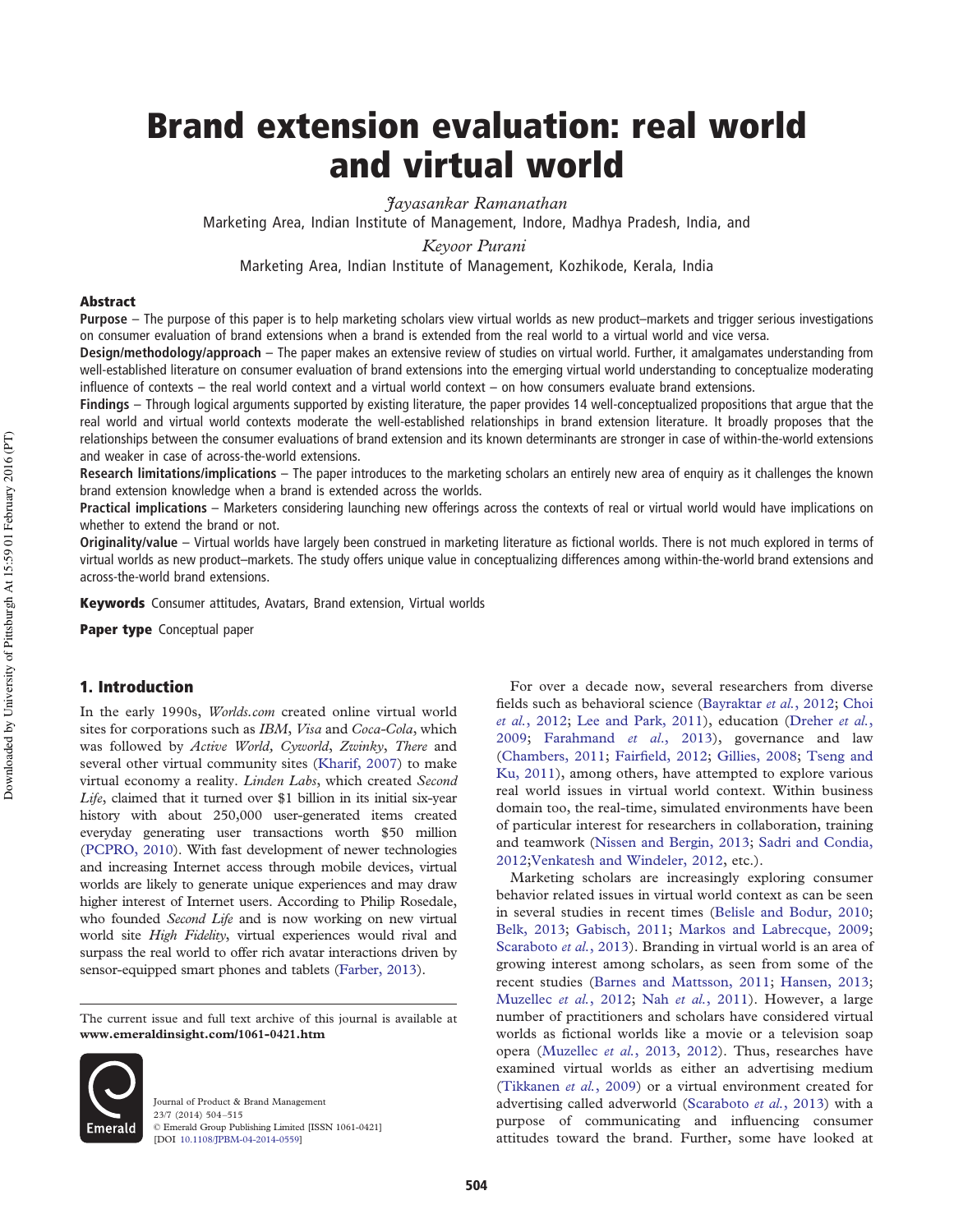virtual world branding as product placements (Lee and Faber, 2007), or virtual social worlds (Kaplan and Haenlein, 2009).

In this paper, virtual worlds are considered not as the fictional worlds but are understood to have virtual economies where brands with virtual offering is created, purchased or sold. Hence, firms may identify virtual worlds as new product– markets and diversify their business by offering newer products in these new markets to drive growth. Several brands including *Nike* and *Levi's* offer products in these markets where virtual products are purchased and consumed by *avatar*s of individuals. A brand as a symbol of expressions carrying a cultural meaning is discussed (Aaker *et al.*, 2001) in the literature, and its role in projecting self-identities (McCracken, 1986, 1989; Richins, 1994) too is widely discussed. In digital environments, virtual offerings have understandably limited functional value and are largely consumed for their symbolic – directed at self or others – value. Further, virtual worlds may be considered as platforms for digital self-expression for the consumers and hence brand's image may play a significant role.

How contextual difference in real and virtual worlds influence the understanding of consumer attitudes toward brand extensions when the extension of brand is made from the real world to a virtual world or a virtual world to the real world becomes a significant issue in this light. This paper extends the theoretical discussion on brand extensions into a new context – that of virtual world where consumers' needs and motives are significantly different in their new *avatar*s and at the same time, brand knowledge is not only common but may influence the purchase and consumption decisions across the worlds (Gabisch, 2011). In the following sections, relevant literature is discussed and based on that several propositions are developed. The paper discusses directions for future research and implications for managers.

## 2. Virtual worlds and marketing: review of relevant literature

There are various definitions of virtual worlds in literature. For example, Bell (2008) defined virtual worlds as synchronous, persistent network of people, represented by *avatar*s and facilitated by networked computers. Schroeder (2008) clarified virtual worlds as persistent online social spaces or virtual environments that people experience together with others as a world of social interaction. Virtual worlds are also defined as persistent, synthetic, three-dimensional, non-game centric social spaces (Spence, 2008). Castronova (2005) observed that synthetic worlds are indeed separated from the real world with a membrane but that the membrane ("almost-magic circle") is porous and serves the "objective of retaining all that is good about the fantasy atmosphere of the synthetic world, while giving users the maximum amount of freedom to manipulate their involvement with them". In a similar vein, Denegri-Knott and Molesworth (2013) note that virtual worlds are "liminal space[s] – somewhere between the imagination and the material". In this paper, virtual worlds are understood as synthetic, non-game centric, synchronous, persistent, three-dimensional social spaces that are inhabited by *avatar*s. There exists more than a dozen such virtual environments in digital space but a popular example for the virtual world could be *Second Life*. It is important to note that *Volume 23 · Number 7 · 2014 · 504 –515*

unlike other fictional environments, the virtual worlds are inhabitable and participatory (Damer *et al.*, 2003; Klastrup, 2003), meaning that one can live inside it, have an identity and role and actively contribute to its culture. Hence, consumption motivations of the inhabitants based on their needs and desires in this alternative life can be an important characteristic of virtual worlds. Motivations for people from the real world to enter the virtual world as *avatar*s could be the search for diversion, the desire to build personal relationships, the need to learn, and the wish to earn money (Kaplan and Haenlein, 2009). *Avatar*s, thus, with the specific needs and desires play role of consumers in the virtual worlds.

An *avatar*[1] is any digital representation that has agency (an ability to perform actions) and is controlled by a human agent in real time (Bell, 2008).The digital representation can resemble humans, animals, any other creatures or even animations (Park *et al.*, 2008). *Avatar*s may be alter-egos or the most conspicuous online manifestations of people's desire to try out alternative identities or project some private aspects of themselves (Hemp, 2006). Within the virtual world, *avatar*s can live out what could be mere desires and seemingly unattainable dreams for a real-world user (Markos and Labrecque, 2009). Becerra and Stutts (2008) found that the real-world user's body image (perceptions of attractiveness) is inversely related to his/her desire to become someone else and the desire to become someone else directly influenced the use of virtual worlds. *Avatar's* attitudes, personality and behavior may not equate to that of the individual in the real world (Barnes and Mattsson, 2008) but the extent of deviation can be ascertained (Belisle and Bodur, 2010; Messinger *et al.*, 2008). *Avatar*s are endowed with mannerisms, skills and wardrobes that their users create (using a variety of software tools), purchase (from shops within virtual worlds), receive as gifts (from other *avatars*), or earn (through economic activity within virtual worlds) (Hemp, 2006). *Avatar*s can explore the environment within the virtual world, meet and speak with other *avatar*s, and purchase a wide variety of virtual products (Kaplan and Haenlein, 2009).While *avatars* reflect different behaviors within the virtual world such as exploration, achievements, socialization or imposition (Bartle, 1996), their needs and hence the satisfiers – the products within the virtual world are likely to be different from their real-world counterparts.

Virtual products refer to products[2] offered to and consumed by *avatars* in a virtual world. Examples include *Levi Strauss* virtual jeans and *Nike* virtual shoes sold to *avatars* in a virtual world called *There* (Hemp, 2006). Hansen (2013) found that branded virtual products mean sociability, status and achievement, and real connections to *avatars* of a virtual world. Guo and Barnes (2009) found that several factors such as effort expectancy, character competency, the quality of virtual world system, social influence, virtual product resources, personal real resources, performance expectancy and self-actualization influence the virtual product purchase behavior of *avatars*. Lehdonvirta (2009) found that three types of attributes drive purchase decisions of virtual products by *avatar*s: functional, hedonic and social. For instance, a virtual sword might be used for fighting (functional attribute), showing off one's equipment (hedonic attribute) or placed in storage as part of a collection (social attribute) (Lehdonvirta,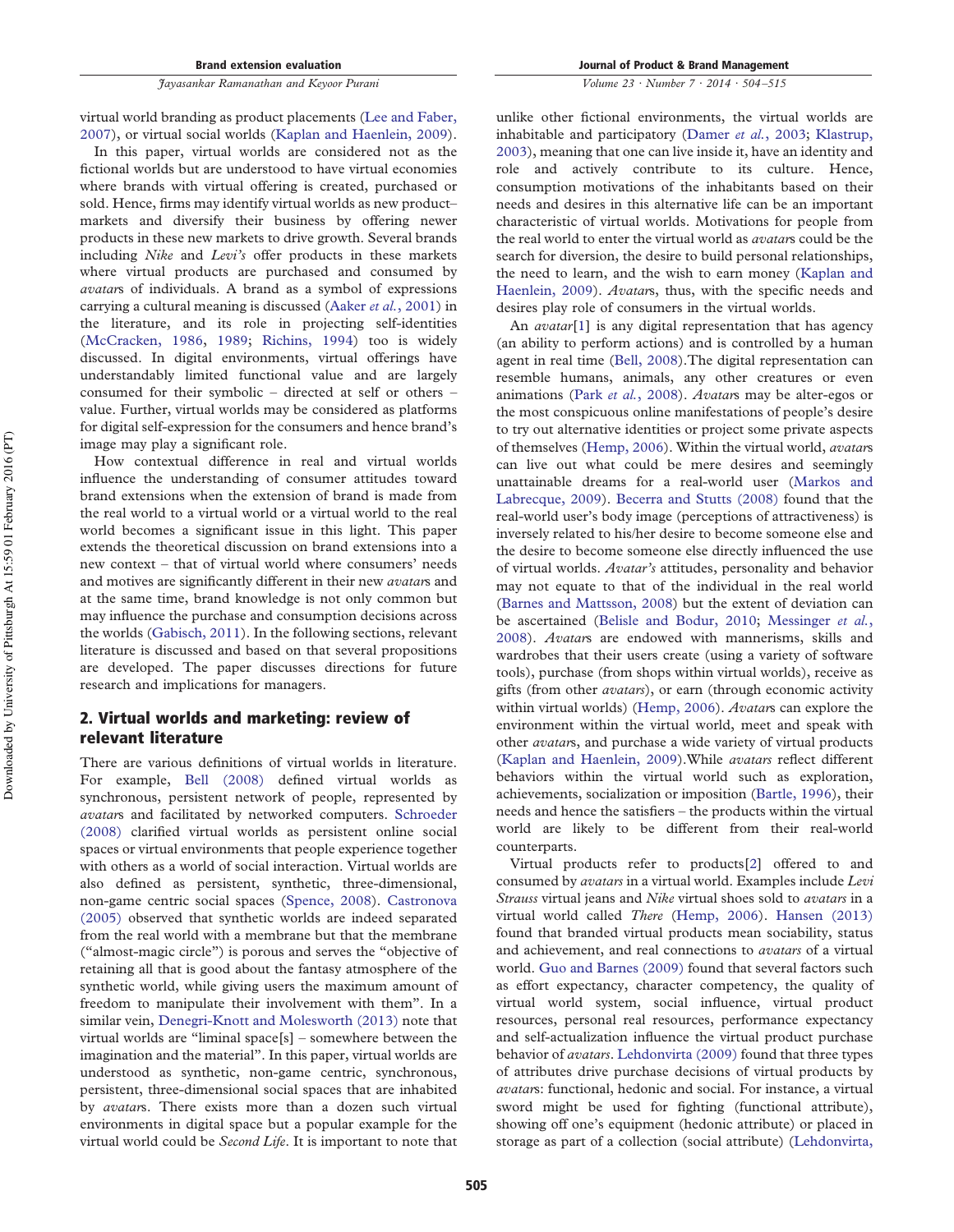*Volume 23 · Number 7 · 2014 · 504 –515*

2009). However, consumption by *avatar*s in virtual worlds could at best be termed as vicarious for the real-world users because consumption of virtual products by *avatar*s is mutually exclusive to consumption in the real world. For instance, the real-world user cannot wear a pair of *Nike* shoes worn by an *avatar*.

Virtual products consumed by *avatar*s in a virtual world are offered by business enterprises, which may also offer real products in the real world and transactions similar to the real world take place in this virtual environments. Virtual worlds, in fact, are thriving economies with their own markets and currencies (Chambers, 2011). The effective GDP of a virtual world *Second Life* once"running at around the size of the Seychelles" was USD750 million (Reynolds, 2008). Virtual worlds may stipulate their own currencies for transactions. For instance, the currency of the virtual world *Second Life* is referred to as *Linden Dollars*. Convertibility between *Linden Dollar* and real-world currency such as USD is facilitated at various Internet exchanges (Hemp, 2006). According to Lehdonvirta (2009), in 2007, the global volume of real money trade of virtual goods was estimated at USD2.1 billion per year.

Marketing literature has hardly examined virtual worlds as virtual economy and product–markets, which has specific consumer needs different than the real world. Most studies pertaining to virtual worlds in marketing literature have discussed the use of virtual worlds as channels for brand presence (Barnes and Mattsson, 2011),vehicles for advertisement (Barnes, 2007; Scaraboto *et al.*, 2013), mediums for product placement (Muzellec *et al.*, 2012; Gabisch, 2011) and reverse product placement (Edery, 2006; Muzellec *et al.*, 2012), laboratory for conducting research (Bainbridge, 2007), customization for delivering product in real world (Papagiannidis *et al.*, 2008), environment for simulation of real-world products (Nah *et al.*, 2011; Lui *et al.*, 2007; Tikkanen *et al.*, 2009), database of *avatar-*based cues for segmenting and targeting real-world users (Belisle and Bodur, 2010; Hemp, 2006). Thus, most studies in literature examine virtual worlds as alternative media – to communicate real brands or to collect marketing information for real brands. Not much is explored in literature with regard to virtual world as a market in itself.

## 3. Virtual worlds as product–markets for business growth

This paper views virtual worlds as product–markets for business growth. Such a view is supported by the three aspects discussed below:

Figure 1 Market, Product, and Brand Strategies for Business Growth

- 1 One of the key qualities of a virtual world is the "worldness", meaning a sense of coherence, completeness and consistency within the world's environment, aesthetics and rules (Pearce and Artemesia, 2009). Further, the *avatars* of the users live life here with specific needs (Damer *et al.*, 2003; Klastrup, 2003). Inhabitants of virtual worlds, also called *avatar*s, thus form a unique and self-contained economy, with its own independently managed production and consumption system, like that of the real world. However, the commerce between virtual worlds and the real world can be understood as that similar of international trade governed by exchange rates for virtual world currencies.
- 2 Owing to their alter-ego, the consumer behavior of *avatars* could be markedly different from that of their real-world counterparts; while the possibility of real-world-like behavior of avatars cannot be dismissed altogether, virtual worlds by their very nature offer tremendous scope for alter-ego to realize its dreams while still making the brand extensions relevant. Thus, while learning and attitudes do get transferred, the differences in the desires and motivations make the consumer behavior very different in the synthetic world (cf. "the almost-magic circle" of Castronova, 2005; "liminal space" in Denegri-Knott and Molesworth, 2013).
- 3 Virtual products cannot be consumed due to form, motives, social or economic constraints in real world and vice versa. While goods and services offered within virtual worlds are targeted at *avatars*, goods and services offered within real world are targeted at real-world consumers. As virtual worlds can be viewed as product–markets, various strategies for business growth propounded by Ansoff (1957) and Tauber (1981) become relevant. A synthesis of Ansoff's (1957) product–market strategy and Tauber's (1981) product–brand strategy is produced in Figure 1.

For organizations rooted in the real world, virtual worlds can become new product–markets and vice versa. Thus, there are two possible strategies from Figure 1 that can be used by organizations for business growth. One is diversification through existing brand and the other is diversification through a new brand. Thus, for firms aiming at growth from diversifying into the virtual world markets with virtual products, extending real brand to the new offerings is a strategic choice. Brand extensions refer to the use of established brand names for introducing new products (Loken and John, 1993). In fact, several brands from real world are

|               |          | Existing                                                |             | New                      |             |          |              |
|---------------|----------|---------------------------------------------------------|-------------|--------------------------|-------------|----------|--------------|
| <b>Market</b> | Existing | Market                                                  | Penetration | Product                  | Development | Existing |              |
|               |          | <b>Through Existing Brand</b><br>Through Existing Brand |             |                          |             |          |              |
|               |          | Market                                                  | Penetration | Product                  | Development | New      |              |
|               |          | Through New Brand                                       |             | <b>Through New Brand</b> |             |          | <b>Brand</b> |
|               | New      | Market                                                  | Development | <b>Diversification</b>   | Through     | Existing |              |
|               |          | Through Existing Brand                                  |             | <b>Existing Brand</b>    |             |          |              |
|               |          | Market                                                  | Development | Diversification          | Through     | New      |              |
|               |          | <b>Through New Brand</b>                                |             | New Brand                |             |          |              |

**Notes:** (1) The figure is a synthesis of Ansoff's (1957) and Tauber's (1981) matrices for business growth and (2) The scope of this paper is limited to the marketing aspects of the shaded region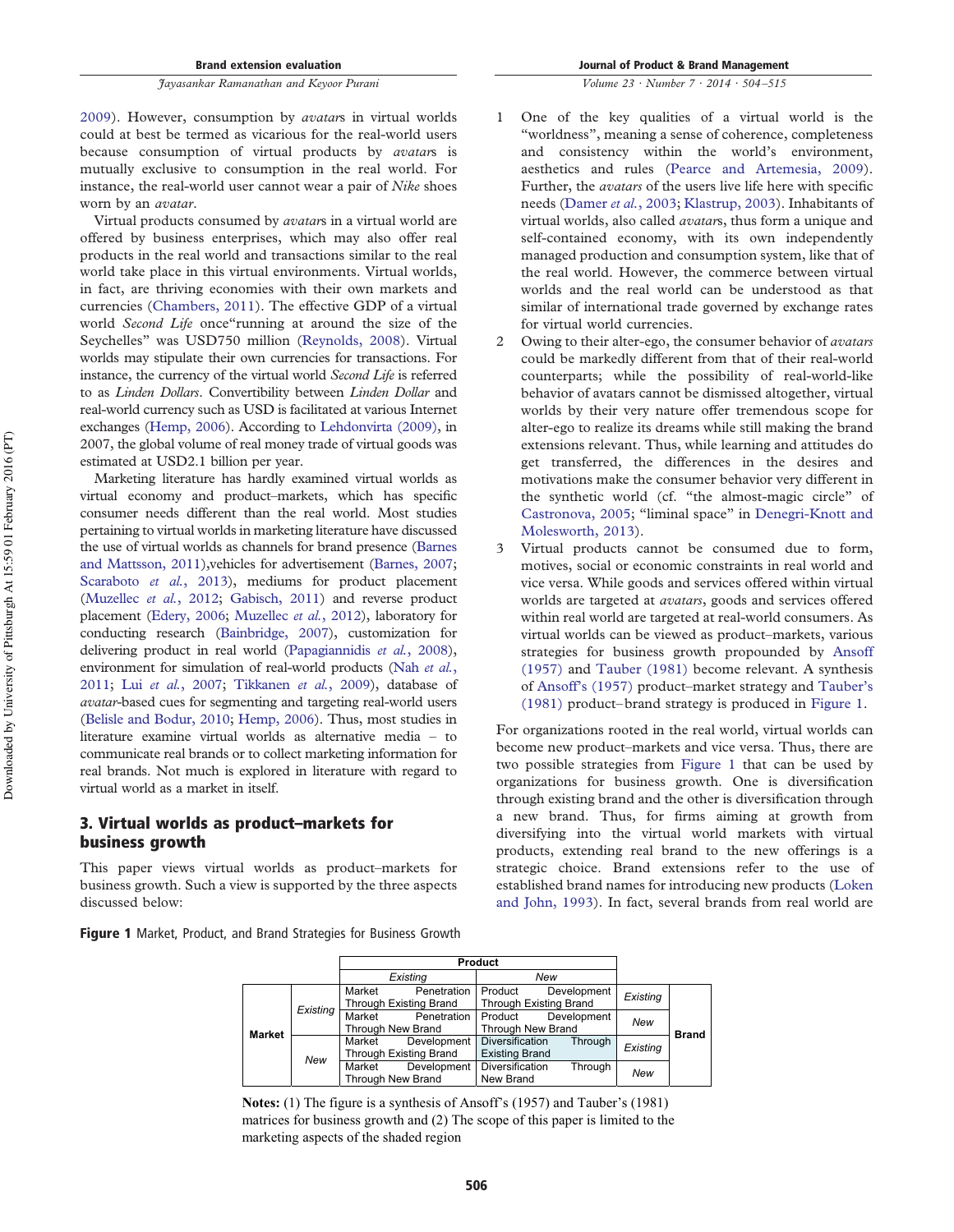said to have presence in virtual worlds (Barnes and Mattsson, 2011) and some brands are also said to have exited virtual worlds (Kuntze *et al.*, 2013).Thus, it is important to conceptualize brand extension issues when a real-world brand is extended to a new virtual world offering and vice versa when a firm aims growth through such diversification.

When brand extensions are used by organizations rooted in the real world and a virtual world, they can result in various scenarios as summarized in Figure 2. As can be seen in Figure 2 a brand in the real world can be extended within real world (RRBE) or into virtual world (RVBE). Similarly, a brand in virtual world can be extended within virtual world (VVBE) or into real world (VRBE). However, as virtual worlds are product– markets that came into existence very recently, experience of success of brand extensions within real world may not help generalize for brand extensions involving virtual worlds. Academic studies on brand extensions involving virtual worlds are rare. An exception is that of a recent study by Barnes and Mattsson (2011), which replicates some of the results found for RRBE into RVBE. Moving on from replication, this paper theoretically addresses two research questions as follows:

- 1 Between RRBE and RVBE, how different are the strengths of effects of established determinants on attitude toward the extension and revision of attitude toward the parent brand?
- 2 Between VVBE and VRBE, how different are the strengths of effects of established determinants on attitude toward the extension and revision of attitude toward the parent brand?

In the next section, theory building using relevant literature on brand extensions and virtual worlds is undertaken to arrive at specific propositions.

# 4. Brand extensions from real world to virtual world and virtual world to real world: review of relevant literature and propositions

Studies on consumer evaluation of brand extensions have focused on a variety of factors concerning parent brand (Aaker and Keller, 1990; Dacin and Smith, 1994), parent brand and the extension fit (Aaker and Keller, 1990; Park *et al.*, 1991), extension product category characteristics (Kardes and Allen, 1991; Volckner and Sattler, 2007) and consumer traits (Klink and Athaide, 2010; Klink and Smith, 2001). Most of the literature, however, is focused on the influence of parent brand characteristics and types of brand extension fit on consumer evaluation of brand extensions (Czellar, 2003; Grime *et al.*, 2002), and accordingly this paper contrasts the influence of parent brand characteristics and parent brand extension fit

*Volume 23 · Number 7 · 2014 · 504 –515*

between the real-world and virtual world contexts. It can be conceptualized that the well-established relationships between the consumers' attitude toward extension and its antecedents (and also relationships between the revision of attitude to the parent brand and its antecedents) would vary in strength from the real-world context to a virtual world context. The following subsection 4.1 theorizes the moderating influence of contexts (the real- or a virtual world) on the relationships between consumers' attitude toward the extension and its established determinants, and subsection 4.2 theorizes the moderating influence of contexts on the relationships between consumers' revision of attitude toward the parent brand and its established determinants.

#### **4.1 Consumer's attitude toward the extension**

#### *4.1.1 Attitude toward the parent brand*

Attitude is defined in literature as the predisposition to respond in a consistently favorable or unfavorable manner (Chapman and Aylesworth, 1999) or as consumer's perception of the overall quality (Aaker and Keller, 1990) or restricted to affective component (Boush *et al.*, 1987; Bhat and Reddy, 2001). Attitude toward the parent brand was largely found to be positively related to attitude toward the extension for real world to real-world brand extensions (Bhat and Reddy, 2001; Bottomley and Doyle, 1996; Bottomley and Holden, 2001; Boush *et al.*, 1987; Hem *et al.*, 2003; Sunde and Brodie, 1993; Volckner and Sattler, 2007; Van Riel *et al.*, 2001; Van Riel and Ouwersloot, 2005). Studies of Bottomley and Doyle (1996), Bottomley and Holden (2001), Sunde and Brodie (1993), Van Riel *et al.* (2001), Van Riel and Ouwersloot (2005) are all replications of Aaker and Keller's (1990) seminal study in different geographic locations and evidence was consistently found for the relationship between attitude toward the parent brand and attitude toward the extension.

However, several studies reported that the effect of attitude toward the parent brand on attitude toward the extension was stronger when there was more product category fit (i.e. similarity between parent product and extension product) (Bottomley and Doyle, 1996; Bottomley and Holden, 2001; Boush *et al.*, 1987; Echambadi *et al.*, 2006; Van Riel *et al.*, 2001; Van Riel and Ouwersloot, 2005; Volckner and Sattler, 2007). In all the studies cited above, the common theoretical perspective for explaining the moderating effects of product category fit on attitude transfer is categorization and according to the perspective of categorization (Sujan, 1985), attitude transfer is enhanced from category to instance when there is perceived fit between category and instance.



|                     |               | <b>Extension</b>                                        |                                                                                     |  |  |
|---------------------|---------------|---------------------------------------------------------|-------------------------------------------------------------------------------------|--|--|
|                     |               | Real World                                              | Virtual World                                                                       |  |  |
| <b>Parent Brand</b> | Real World    | 'Real World to Real World<br>Brand Extension' (RRBE)    | 'Real World to Virtual World<br>Brand Extension' (RVBE)                             |  |  |
|                     | Virtual World | 'Virtual World to Real World<br>Brand Extension' (VRBE) | Virtual<br>'Virtual<br>World<br>to<br>Extension'<br>World<br><b>Brand</b><br>(VVBE) |  |  |

**Note:** Shaded regions in the figure are underexplored in literature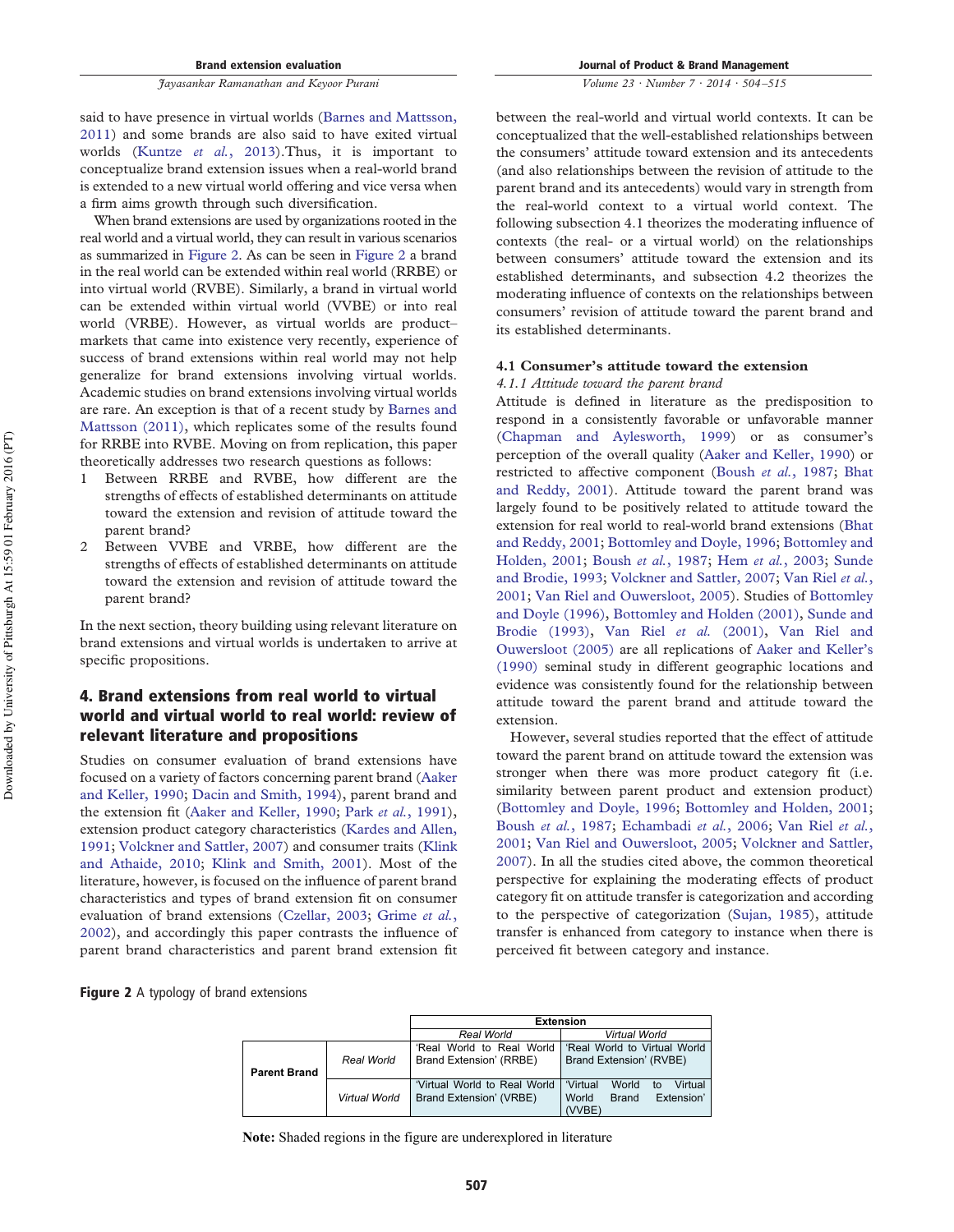Brand extension evaluation

#### *Jayasankar Ramanathan and Keyoor Purani*

Consumers may perceive better product category fit in the real world to the real-world brand extension than in the real world to a virtual world brand extension because virtual world differs from the real world in that virtual worlds act as "proxies of materially real goods" (Denegri-Knott and Molesworth, 2013) and also, virtual worlds can be construed as completely opposite to the real world in terms of user behavior (Becerra and Stutts, 2008; Barnes and Mattsson, 2008). Hence, attitude transfer from parent brand to the extension should be stronger for within-world brand extensions and weaker for across-world brand extensions[3]. Thus the following are proposed:

- *P1a*. The positive relationship between attitude toward the parent brand and attitude toward the extension is stronger for real world to real-world brand extension but weaker for real world to virtual world brand extension.
- *P1b*. The positive relationship between attitude toward the parent brand and attitude toward the extension is stronger for virtual world to virtual world brand extension but weaker for virtual world to real-world brand extension.

#### *4.1.2 Number of products in brand portfolio*

Number of products in brand portfolio is defined in literature as the number of product types affiliated with the parent brand (Dacin and Smith, 1994). The number of products in a brand portfolio was found to be positively related to attitude toward the extension for the real world to the real-world brand extensions (Dacin and Smith, 1994).

Dacin and Smith (1994) argued that:

- number of products in brand portfolio acts as a collateral or bond for consumers to judge extensions (Wernerfelt, 1988);
- if the extension will be of poor quality, it will affect the sales of both the extension and other products of the brand (Sullivan, 1990); and
- consumers can be assumed to recognize that the bigger the size of collateral, the lower the likelihood of extension being of poor quality.

However, number of products in the portfolio of a brand in the real world may become less credible collateral for brand extension into a virtual world. While the possibility of across the world spillover effects is hard to be dismissed (Papagiannidis *et al.*, 2014; Xanthopoulou and Papagiannidis, 2012), it however makes sense to assume that within-theworld spillover effects are stronger than across-the-world spillover effects. This is because the virtual world *avatars* of the real-world consumers have different motivations and desires and the virtual world is protected by the membrane "acting as a shield of sorts protecting the fantasy world from the real world" (Castronova, 2005). The *avatars* can be assumed to recognize that:

- real world and virtual world are different;
- real products can't be used in virtual world and virtual products cannot be used in real world; and
- the chances of sales of products of a brand being affected in one world due to poor performance in other world are relatively low.

*Volume 23 · Number 7 · 2014 · 504 –515*

Thus, the following are proposed:

- *P2a*. The positive relationship between number of products in brand portfolio and attitude toward extension is stronger for real world to real world brand extension but weaker for real world to virtual world brand extension.
- *P2b*. The positive relationship between number of products in brand portfolio and attitude toward extension is stronger for virtual world to virtual world brand extension but weaker for virtual world to real-world brand extension.

#### *4.1.3 Quality variance across products in brand portfolio*

Quality variance across products in brand portfolio is defined in literature as consumer's perception of the distribution of quality across product types of a brand (Dacin and Smith, 1994). Quality variance across products in brand portfolio was found to be negatively related to the attitude toward the extension for real world to real-world brand extensions (Dacin and Smith, 1994; Volckner and Sattler, 2007).

Dacin and Smith (1994) argued that:

- quality variance across products in brand portfolio affects the extent to which consumers perceive the brand to be a source of reliability;
- if there is more variance in quality across products of a brand, then consumers will be uncertain as to whether overall brand quality is generalizable to the extension; and
- more the uncertainty, consumers are found to give more importance to less favorable information and judge the extension unfavorably.

As the virtual world *avatars'* desires are different, driven by alter-ego, and include trying out alternative identities (Hemp, 2006), their expectations from the satisfiers too are different and hence the perceived quality may take a different meaning. Further, based on the idea that the people act in accordance with a frame of reference produced by the groups (Merton and Rossi, 1949), the fellow *avatars* in the virtual worlds is likely to have more influence in shaping the expectations of and evaluations made by an *avatar* compared to the real world understanding of the consumer. When quality variance across products of a brand is high in one world, extension of such an unreliable brand into another very different world could be perceived by consumers as extremely humorous or ridiculous[4]. Thus, the negative effect of quality variance across products of a brand on extension evaluation is likely to be stronger for across-world extensions. Thus, the following are proposed:

- *P3a*. The negative relationship between quality variance across brand portfolio and attitude toward the extension is weaker for real world to real-world brand extension but stronger for real world to virtual world brand extension.
- *P3b*. The negative relationship between quality variance across brand portfolio and attitude toward the extension is weaker for virtual world to virtual world brand extension but stronger for virtual world to real-world brand extension.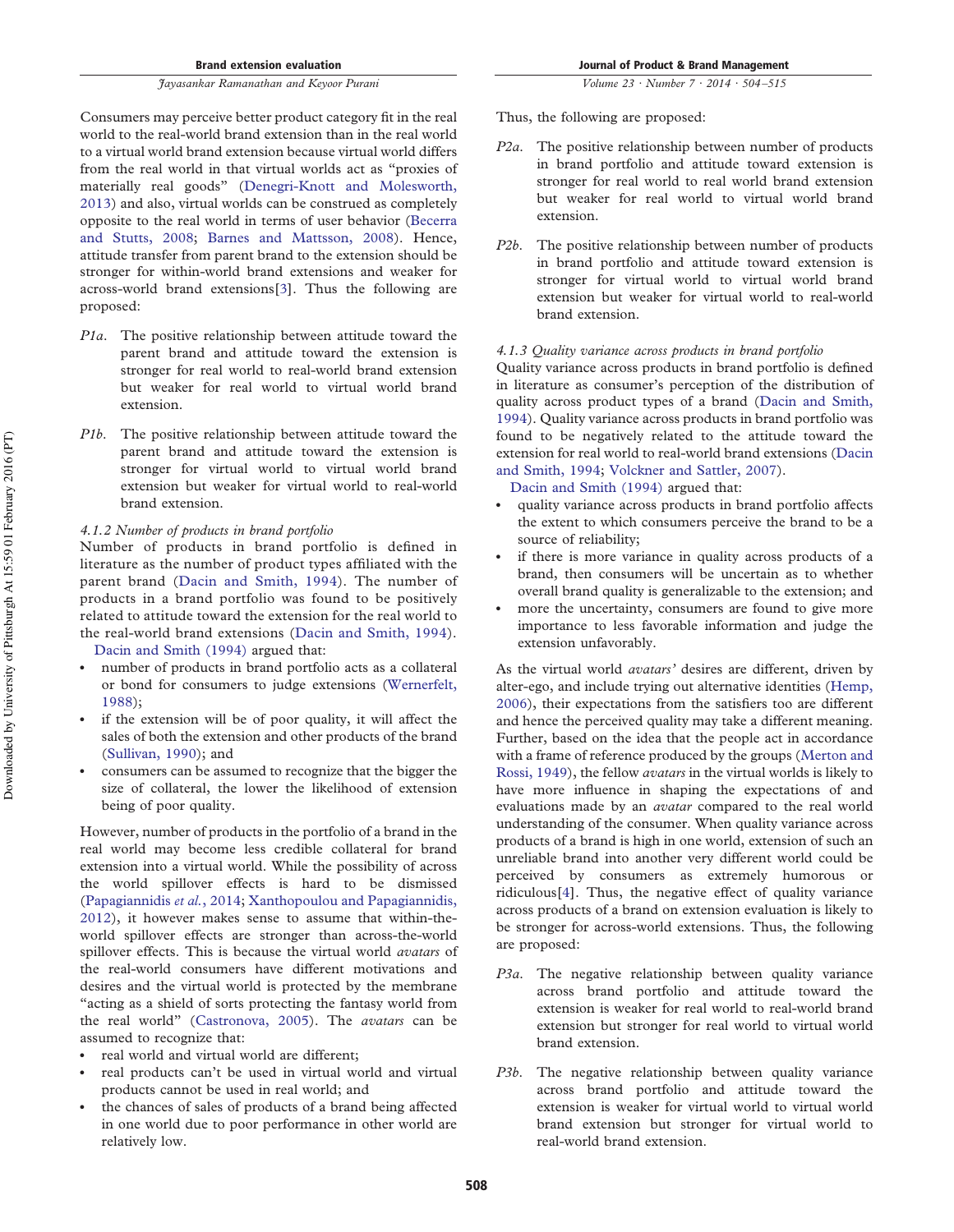#### *4.1.4 Product category fit*

Product category fit is defined in literature as consumer's perception of similarity between the product category of the extension and that of the parent brand (Bhat and Reddy, 2001; Boush *et al.*, 1987; Boush and Loken, 1991).Aaker and Keller (1990) distinguished product category fit as "demand side perspective" (substitute and complement) and "supply side view" (transferability). Smith and Park (1992) distinguished product category fit as "extrinsic bases of similarity" (needs satisfied and usage situations) and "intrinsic bases of similarity" (component parts and manufacturing skills). Some studies reported that transferability and complementarity are more important influencers of attitude toward extension than substitutability (Aaker and Keller, 1990; Bottomley and Doyle, 1996; Bottomley and Holden, 2001; Sunde and Brodie, 1993). Bottomley and Doyle (1996) and Bottomley and Holden (2001) observed that this could be due to few brand extensions being substitutes in the stimuli used by researchers. Aaker and Keller (1990) observed that a fit on either transferability or complementarity may be adequate and a high fit on both is not necessary. Similarly, Bottomley and Holden (2001) observed that an extension does not need high fit on multiple dimensions of fit to be favorably received. More recent study by Goh *et al.* (2013) has introduced the notion of category design consistency or the extent to the design of an extension product is prototypical of its category exemplar.

Product category fit was largely found to be positively related to attitude toward the extension for real world to real world-brand extensions (Aaker and Keller, 1990; Bottomley and Doyle, 1996; Bottomley and Holden, 2001; Boush *et al.*, 1987; Boush and Loken, 1991; De Ruyterand Wetzels, 2000; Hem *et al.*, 2003;Park *et al.*, 1991; Sunde and Brodie, 1993; Volckner and Sattler, 2007; Van Riel *et al.*, 2001; Van Riel and Ouwersloot, 2005). In a recent study, Barnes and Mattsson (2011) found support for this effect for real world to virtual world brand extensions[5]. The theoretical reason for product category fit to be positively related to attitude toward extension is that when product category fit is less, consumers may doubt the firm's ability to produce the extension and may find it less credible (Aaker and Keller, 1990; Bhat and Reddy, 2001). Such a doubt on firm's ability could, however, stand heightened from consumer's point of view for across-world brand extensions. For instance, consider a real shoe *vis-a`-vis* a virtual shoe. Although, the idea of a shoe is common across the real shoe and the virtual shoe, the real-world consumer cannot use the virtual shoe and an avatar cannot use the real shoe. According to Lee (2004), the virtual objects made using technology are experienced as artificial objects as they do not have authentic connection from the technology user's perspective irrespective of how vivid the simulation is. Further, the artificiality of an object may vary across domain – physical, social or self. Borrowing from Lee (2004), for example, computers are actual objects in real environment but they become artificial when people start responding to them as if they were social actors like humans. As an *avatar's* digital representation in virtual world can resemble humans, animals, any other creatures, objects or even animations (Park *et al.*, 2008), the understanding of physical, social and self-domains is likely to be different in the real and virtual worlds. Journal of Product & Brand Management

*Volume 23 · Number 7 · 2014 · 504 –515*

Consumers may thus be assumed to turn skeptical about the ability of the firm. Therefore, although the notion of product category fit could be extended to across-world extensions and although product category fit was found to positively influence attitude toward extension for real world to virtual world brand extensions (Barnes and Mattsson, 2011), still the strength of the effect could be stronger for within-world extensions and weaker for across-world extensions. Thus, the following are proposed:

- *P4a*. The positive relationship between product category fit and attitude toward extension is stronger for real world to real-world brand extension but weaker for real world to virtual world brand extension.
- *P4b*. The positive relationship between product category fit and attitude toward extension is stronger for virtual world to virtual world brand extension but weaker for virtual world to real-world brand extension.

#### *4.1.5 Brand image fit*

Brand image fit is defined in literature as consumer's perception of similarity between the extension's image and that of the parent brand (Bhat and Reddy, 2001) or consumers' perceptions of whether the brand–concept associations (e.g. status and reliability) are potentially relevant and/or desirable in connection with a particular product (Park *et al.*, 1991; Broniarczyk and Alba, 1994). Viot (2011) conceptualized brand image fit as the perceived consistency between brand extension and parent brand identity, with brand identity having two dimensions: personal and social. More recent study by Goh *et al.*, (2013) has introduced the notion of brand design consistency or the extent to which the design of an extension product is congruent with the parent brand image.

Park *et al.* (1991) found that:

- consumers react more favorably to the extensions of a functional brand name when the extension products reflect a functional concept than when they reflect a prestige concept; and
- consumers react more favorably to the extensions of a prestige brand name when they reflect a prestige concept than when they reflect a functional concept.

Broniarczyk and Alba (1994) found that extensions were more preferred if they were related to the specific association(s) of parent brand. Similar result was reported by Bhat and Reddy (2001), Goh *et al.* (2013) found that brand design consistency (i.e. the extent to which the design of an extension product is congruent with the parent brand image) is positively related to consumer's attitude toward the extension. Sichtmann and Diamantopoulos (2013) found that brand origin–extension fit (i.e. overlap between attributes associated with a country and those associated with the extension product category) is positively associated with consumers' attitude toward the extension.

In the context of the real world to a virtual world brand extension, Barnes and Mattsson (2011) introduced a notion called channel–extension fit (i.e. extent of suitability of a particular virtual world channel for a particular brand's presence) and found it to be positively related to consumer's attitude toward extension. Although brand image fit could be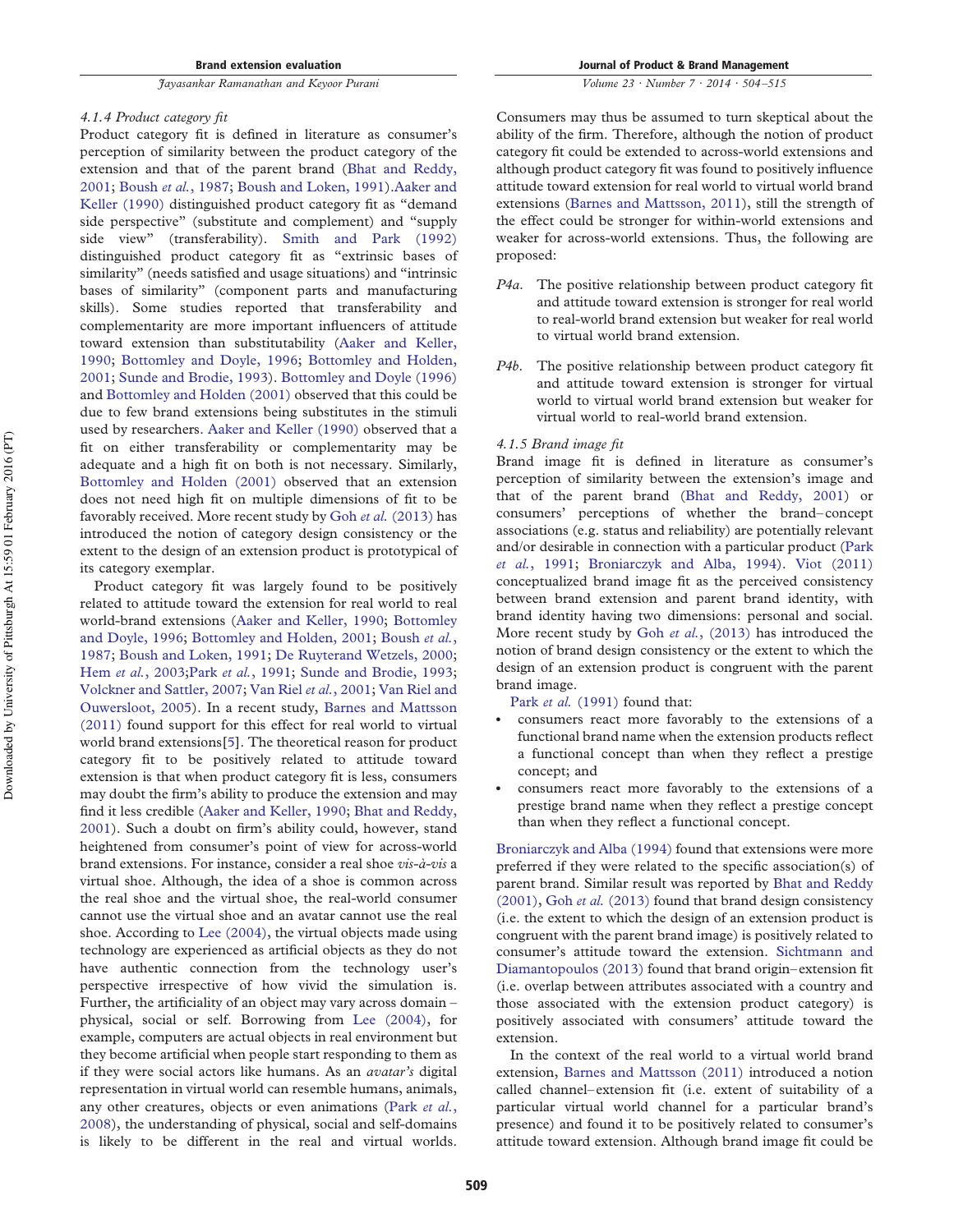positively related to attitude toward the extension for across-world extensions, the strength of the effect could differ between within-world extensions and across-world extensions. This is because consumers could be skeptical as to whether the brand associations found relevant for across-world extensions could actually be realized in practice. For instance, consider Nike, which sold virtual shoes that allowed wearers to run faster than other avatars (Hemp, 2006). Even though avatars can find, at the time of announcement of the extension, Nike's real world brand association of superior performance to be relevant for virtual shoes, they still would be skeptical as to whether that brand association could be delivered successfully in a virtual world context. This same issue applies for virtual world to real-world brand extensions, i.e. can an association of a brand in virtual world, though deemed relevant for a proposed extension to real world, be actually realized in real world? Thus the following are proposed:

- *P5a*. The positive relationship between brand image fit and attitude toward extension is stronger for real world to real-world brand extension but weaker for real world to virtual world brand extension.
- *P5b*. The positive relationship between brand image fit and attitude toward extension is stronger for virtual world to virtual world brand extension but weaker for virtual world to real world brand extension.

### **4.2 Consumer's revision of attitude toward the parent brand**

#### *4.2.1 Attitude toward the extension*

Revision of attitude toward the parent brand is defined in literature as change in attitude of the consumers toward the parent brand after learning about the extension (Dwivedi *et al.*, 2010; Lei *et al.*, 2004). The attitude toward the extension was found to be positively related to the revision of attitude toward the parent brand for the real world to the real-world brand extensions (Chen and Chen, 2000; Loken and John, 1993).

According to the typicality-based perspective (Weber and Crocker, 1983), the impact or weight given to information on beliefs about a family brand name depends on whether the information pertains to more or less typical members of the category and thus when information about the brand extension suggests that the extension is atypical of products marketed under the family brand name, then consumers will be less likely to make an inference from the individual extension to the family brand beliefs (Loken and John, 1993; Martinez and Pina, 2010). As a virtual world differs from real world in that virtual worlds act as "proxies of materially real goods" (Denegri-Knott and Molesworth, 2013) and that the real-world users may consume products in a virtual world merely to attain dreams (Markos and Labrecque, 2009), attitude transfer from extension to the parent brand should be stronger for within-world brand extensions and weaker for across-world brand extensions. Thus, the following are proposed:

*P6a*. The positive relationship between attitude toward the extension and revision of attitude toward the parent brand is stronger for real world to real-world brand extension but weaker for real world to virtual world brand extension.

*Volume 23 · Number 7 · 2014 · 504 –515*

*P6b*. The positive relationship between attitude toward the extension and revision of attitude toward the parent brand is stronger for virtual world to virtual world brand extension but weaker for virtual world to real-world brand extension.

#### *4.2.2 Product category fit*

Product category fit was found to be positively related to the revision of attitude toward the parent brand for real world to real-world brand extensions (Dwivedi *et al.*, 2010; Keller and Aaker, 1992; Romeo, 1991).

When product category fit is less, consumers may doubt the firm's ability to produce the extension and may find it exploitative (Keller and Aaker, 1992).Such doubts of consumers may, however, be heightened for across-world extensions because of the perceived differences between real world and virtual world (e.g. virtual products cannot be consumed in real world and vice versa). Thus, the following are proposed:

- *P7a*. The positive relationship between product category fit and revision of attitude toward the parent brand is stronger for real world to real-world brand extension but weaker for real world to virtual world brand extension.
- *P7b*. The positive relationship between product category fit and revision of attitude toward the parent brand is stronger for virtual world to virtual world brand extension but weaker for virtual world to real-world brand extension.

There are 14 propositions (*P1a*–*P7a* and *P1b*–*P7b*) specified in this paper. *P1*–*P5* are concerned with factors affecting consumers' attitude toward the extension. *P6*–*P7* are concerned with factors affecting consumers' revision of attitude toward the parent brand. All the propositions are summarized in Figure 3.

## 5. Conclusion

While there are studies in marketing that attempt to explain virtual worlds as alternative channels for brand communication and consumer research, very rarely virtual worlds have been understood by marketers as a new market. As virtual world economies gather strength and become key product–markets for businesses to diversify, managers need to examine if extending the existing brand into a virtual world makes sense or not. This paper amalgamates well-researched domain of brand extensions in the real world with emerging understanding of virtual worlds as product–markets to propose moderating influence of the context. Based largely on the idea of Hemp (2006) that the consumers in a virtual world are avatars – alternative identities of the real world individuals, the paper proposes that the known antecedents influencing the consumer attitude toward the extension and the post-extension revision of attitude toward the parent brand are likely to have much higher influence when the extension is within a world. The known antecedents influencing consumer attitudes toward the extension and the post-extension revision of attitude toward parent brand are likely to have less stronger influence in case of across-the-world extensions (the real world to a virtual world and virtual world to the real world).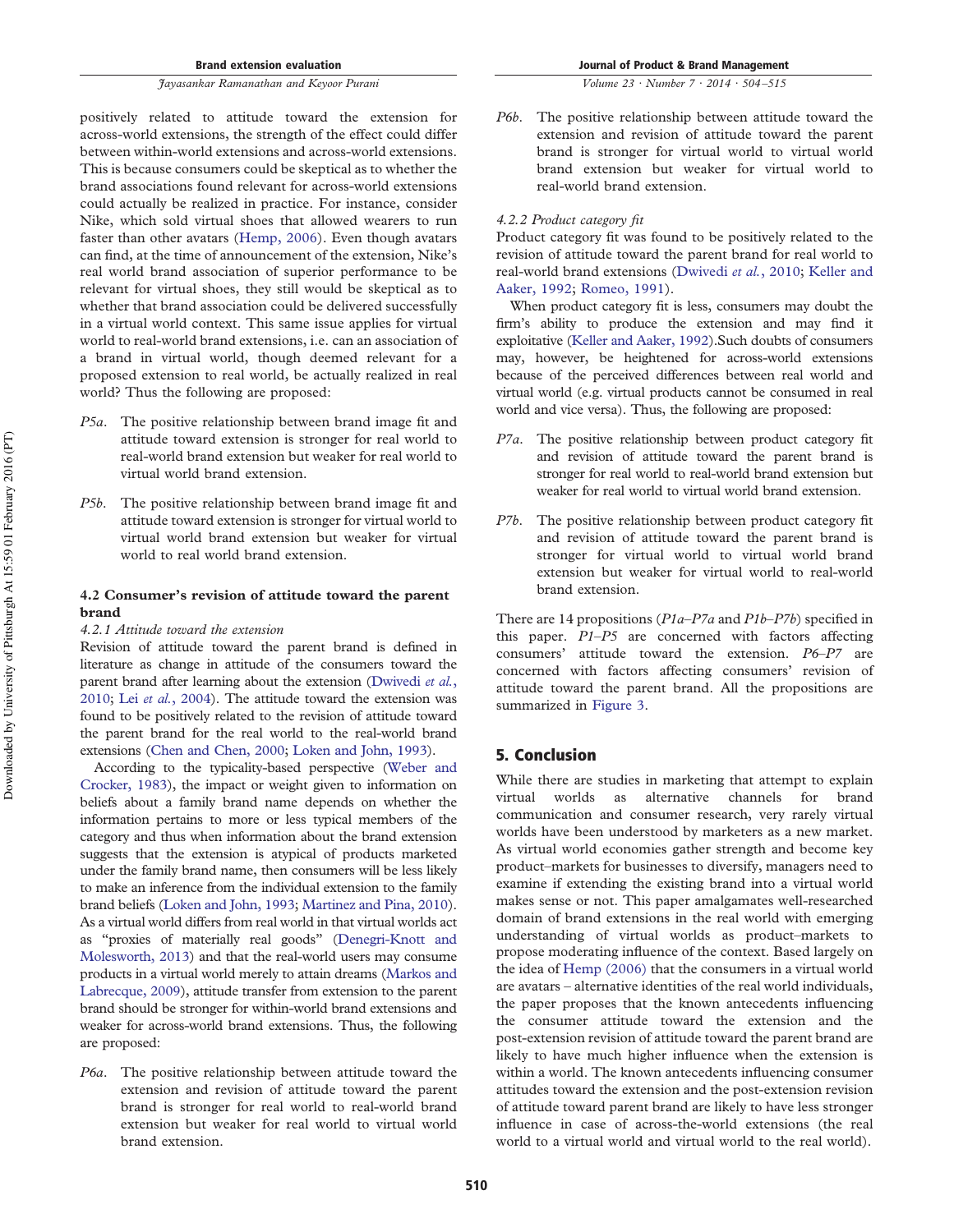*Volume 23 · Number 7 · 2014 · 504 –515*

Figure 3 Conceptual model



**Notes:** P1a, for example, reads that the positive effect of attitude toward the parent brand on attitude toward the extension is stronger for brand extension from real world to real world but weaker for brand extension from real world to virtual world. For P6 and P7 alone, the endogenous factor concerned is revision of attitude toward the parent brand

The propositions specified in this paper suggests that the effects of consumers' attitude toward the parent brand, number of products in brand portfolio, quality variance across brand portfolio, product category fit, and brand image fit on consumers' attitude toward the extension are stronger for within the world extensions and weaker for across the world extensions. This means that for example if the consumers have favorable attitude toward a brand, extending it within the same type of world (real or virtual) is more likely to work compared to across the world extension. The propositions also suggest that the effects of attitude toward the extension and product category fit on revision of attitude toward the parent brand are stronger for within the world extensions and weaker for across the world extensions. Future research is called for to empirically assess the validity of all the propositions.

Apart from providing strong theoretical argument that the existing brand extension knowledge may not hold true when the extension is across the worlds, the paper introduces to the marketing scholars an entirely new area of investigation. Brand extension researchers may like to examine if there exist inverse relationships between certain known antecedents and the attitude toward the extension if the extension is across-the-world extension. Keeping in mind the fact that the individuals look for alternative identities in their *avatar*s, as an illustration, the attitude toward a brand in one world may have negative relationship with the attitude toward its extension in another world. Further, there could be entirely new set of determinants that may have positive influence on the extension outcomes, which researchers may try to examine.

Marketers, looking at expanding their business in virtual worlds need to find new answers before they decide to extend their existing brands in newer world rather than relying on current brand extension knowledge. Significant implication for marketers of this study is in deciding whether to extend an existing brand from one world to another world while launching a new product in the market across the world. Further, it appears that brand managers may need to spend more dollars for marketing communication when it comes to ensuring the success of across the world extensions. Alternatively, marketers may need to tailor their marketing communication for across the world brand extensions in a much more calculated and careful manner to make an extension work.

In a nutshell, the paper challenges conventional theory of consumer evaluation of brand extensions when a real-world brand is extended to a virtual world and vice versa. It is likely to trigger more investigations of consumer evaluations of brand extensions based on newer theories in human psychology.

#### **Notes**

- 1 In Hindu religion, the Sanskrit word *Avatar* is used to denote an incarnation of God.
- 2 Products include both goods and services.
- 3 Within-world refers to real world to real world and virtual world to virtual world. Across-world refers to real world to virtual world and virtual world to real world.
- 4 Aaker and Keller (1990) mention that if the fit is incongruous, the extension may be regarded as humorous or ridiculous.
- 5 In the paper by Barnes and Mattsson (2011), the name of the brand extended is mentioned but not the name of the extension product category for which product category fit and extension attitude was measured.

#### References

Aaker, D.A. and Keller, K.L. (1990), "Consumer evaluations of brand extensions", *Journal of Marketing*, Vol. 54 No. 1, pp. 27-41.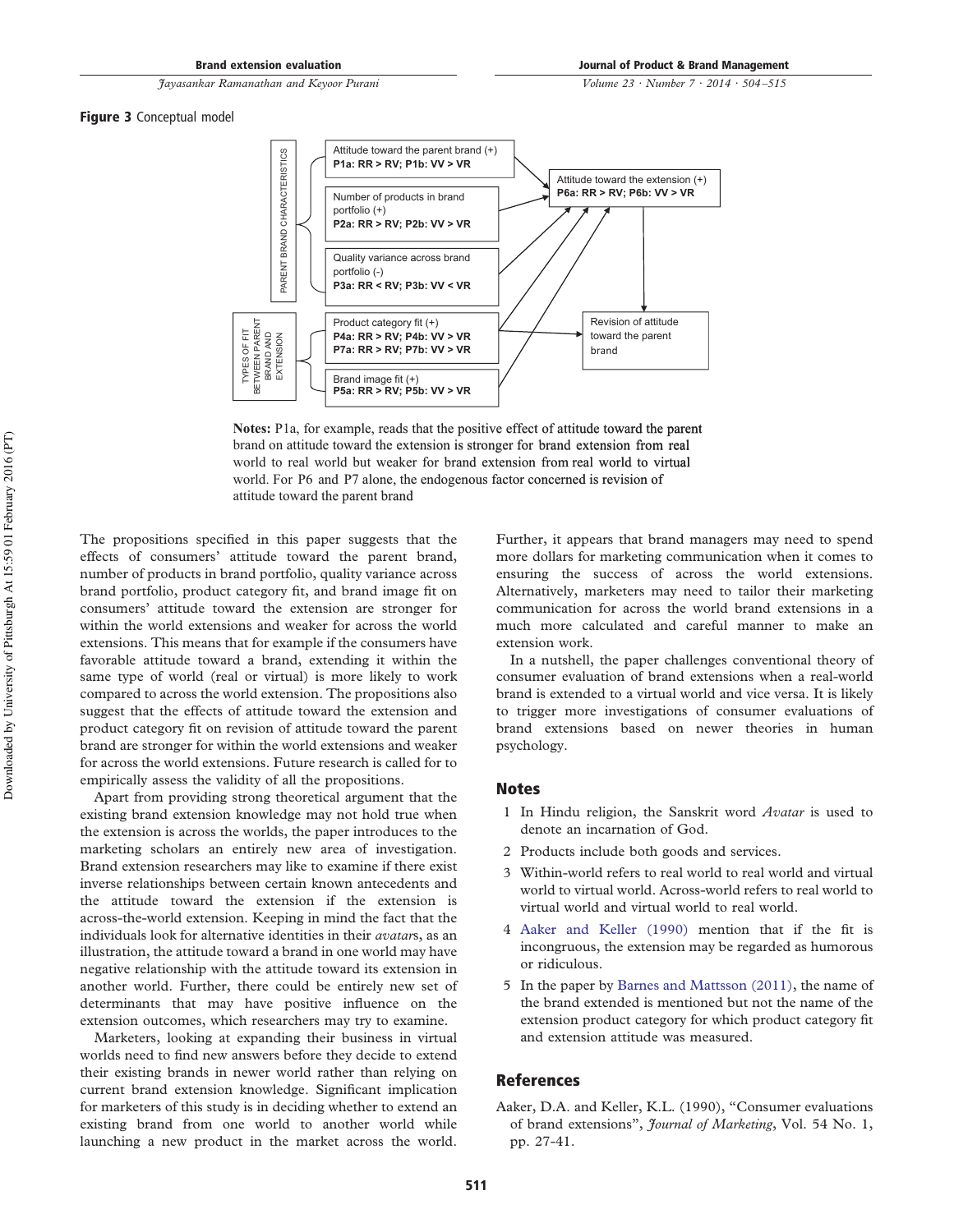- Aaker, J., Benet-Martinez, V. and Garolera, J. (2001), "Consumption symbols as carriers of culture: a study of Japanese and Spanish brand personality constructs", *Journal of Personality and Social Psychology*, Vol. 81 No. 3, pp. 492-508.
- Ansoff, I. (1957), "Strategies for diversification", *Harvard Business Review*, Vol. 35 No. 5, pp. 113-124.
- Bainbridge, W.S. (2007), "The scientific research potential of virtual worlds", *Science*, Vol. 317 No. 5837, pp. 472-476.
- Barnes, S.J. (2007), "Virtual worlds as a medium for advertising", *The Data Base for Advances in Information Systems*, Vol. 38 No. 4, pp. 45-55.
- Barnes, S.J. and Mattsson, J. (2008), "Brand value in virtual worlds: an axiological approach", *Electronic Commerce Research*, Vol. 9 No. 3, pp. 195-206.
- Barnes, S.J. and Mattsson, J. (2011), "Exploring the fit of real brands in the Second Life virtual world", *Journal of Marketing Management*, Vol. 27 Nos 9/10, pp. 934-958.
- Bartle, R. (1996), "Hearts, clubs, diamonds, spades: players who suit MUDs", *Journal of MUD Research*, available at: <http://mud.co.uk/richard/hcds.htm> (accessed 5 August 2014).
- Bayraktar, F. and Amca, H. (2012), "Interrelations between virtual-world and real-world activities: comparison of genders, age groups, and pathological and nonpathologicalinternetusers", *Cyberpsychology, Behavior, and Social Networking*, Vol. 15 No. 5, pp. 263-269.
- Becerra, E.P. and Stutts, M.N. (2008), "Ugly duckling by day, super model by night: the influence of body image on the use of virtual worlds", *Journal of Virtual Worlds Research*, Vol. 1 No. 2, available at: [http://journals.tdl.org/jvwr/index.](http://journals.tdl.org/jvwr/index.php/jvwr/article/viewFile/346/254) [php/jvwr/article/viewFile/346/254](http://journals.tdl.org/jvwr/index.php/jvwr/article/viewFile/346/254) (accessed 19 January 2014).
- Belisle, J. and Bodur, H.O. (2010), "Avatars as information: perception of consumers based on their avatars in virtual worlds", *Psychology and Marketing*, Vol. 27 No. 8, pp. 741-765.
- Belk, R.W. (2013), "Extended self in a digital world", *Journal of Consumer Research*, Vol. 40 No. 3, pp. 477-500.
- Bell, M. (2008), "Toward a definition of virtual worlds", *Journal of Virtual Worlds Research*, Vol. 1 No. 1, available at: [http://journals.tdl.org/jvwr/index.php/jvwr/article/viewFile/](http://journals.tdl.org/jvwr/index.php/jvwr/article/viewFile/283/237) [283/237](http://journals.tdl.org/jvwr/index.php/jvwr/article/viewFile/283/237) (accessed 19 January 2014).
- Bhat, S. and Reddy, S.K. (2001), "The Impact of parent brand attribute associations and affect on brand extension evaluation", *Journal of Business Research*, Vol. 53 No. 3, pp. 111-122.
- Bottomley, P.A. and Doyle, J.R. (1996), "The formation of attitudes towards brand extensions: testing and generalizing Aaker and Keller's model", *International Journal of Research in Marketing*, Vol. 13 No. 4, pp. 365-377.
- Bottomley, P.A. and Holden, S.J.S. (2001), "Do we really know how consumers evaluate brand extensions: empirical generalizations based on secondary analysis of eight studies", *Journal of Marketing Research*, Vol. 38 No. 4, pp. 494-500.
- Boush, D., Shipp, S., Loken, B., Gencturk, E., Crockett, S., Kennedy, E., Minshall, B., Misurell, D., Rochford, L. and Strobel, J. (1987), "Affect generalization to similar and

*Volume 23 · Number 7 · 2014 · 504 –515*

dissimilar brand extensions", *Psychology and Marketing*, Vol. 4 No. 3, pp. 225-237.

- Boush, D.M. and Loken, B. (1991), "A process-tracing study of brand extension evaluation'", *Journal of Marketing Research*, Vol. 28 No. 1, pp. 16-28.
- Broniarczyk, S.M. and Alba, J.W. (1994), "The importance of the brand in brand extension", *Journal of Marketing Research*, Vol. 31 No. 2, pp. 214-228.
- Castronova, E. (2005), *Synthetic Worlds: the Business and Culture of Online Games*, University of Chicago Press, Chicago, IL.
- Chambers, C. (2011), "How virtual are virtual economies? An exploration into the legal, social, and economic nature of virtual world economies", *Computer, Law, and Security Review*, Vol. 27 No. 4, pp. 377-384.
- Chapman, K.J. and Aylesworth, A. (1999), "Riding the coat-tails of a positive review: rave reviews and attitude transfer", *Journal of Consumer Marketing*, Vol. 16 No. 5, pp. 418-440.
- Chen, A.C. and Chen, S.K. (2000), "Brand dilution effect of extension failure – a Taiwan study", *Journal of Product and Brand Management*, Vol. 9 No. 4, pp. 243-254.
- Choi, G., Chung, H. and Kim, Y. (2012), "Are stereotypes relative to gender usage applicable to virtual worlds?", *International Journal of Human-Computer Interaction*, Vol. 28 No. 6, pp. 399-405.
- Czellar, S. (2003), "Consumer attitude toward brand extensions: an integrative model and research propositions", *International Journal of Research in Marketing*, Vol. 20 No. 1, pp. 97-115.
- Dacin, P.A. and Smith, D.C. (1994), "The effect of brand portfolio characteristics on consumer evaluations of brand extensions", *Journal of Marketing Research*, Vol. 31 No. 2, pp. 229-242.
- Damer, B., Gold, S., Marcelo, K. and Revi, F. (2003), "Inhabitated virtual worlds in cyberspace", In Heudin, J.C. (Ed), *Virtual Worlds, Synthetic Universes, Digital Life*, Perseus Books, Reading, MA, pp. 127-152, available at: [www.](http://www.digitalspace.com/papers/vwpaper/vw98chap.html) [digitalspace.com/papers/vwpaper/vw98chap.html](http://www.digitalspace.com/papers/vwpaper/vw98chap.html) (accessed 5 August 2014).
- De Ruyter, K. and Wetzels, M. (2000), "The role of corporate image and extension similarity in service brand extensions", *Journal of Economic Psychology*, Vol. 21 No. 6, pp. 639-659.
- Denegri-Knott, J. and Molesworth, M. (2013), "Redistributed consumer desire in digital virtual worlds of consumption", *Journal of Marketing Management*, Vol. 29 Nos 13/14, pp. 1561-1579.
- Dreher, C., Reiners, T., Dreher, N. and Dreher, H. (2009), "Virtual worlds as a context suited for information systems education: discussion of pedagogical experience and curriculum design with reference to Second Life", *Journal of Information Systems Education*, Vol. 20 No. 2, pp. 211-224.
- Dwivedi, A., Merrilees, B. and Sweeney, A. (2010), "Brand extension feedback effects: a holistic framework", *Journal of Brand Management*, Vol. 17 No. 5, pp. 328-342.
- Echambadi, R., Arroniz, I., Reinartz, W. and Lee, J. (2006), "Empirical generalizations from brand extension research: how sure are we?", *International Journal of Research in Marketing*, Vol. 23 No. 3, pp. 253-261.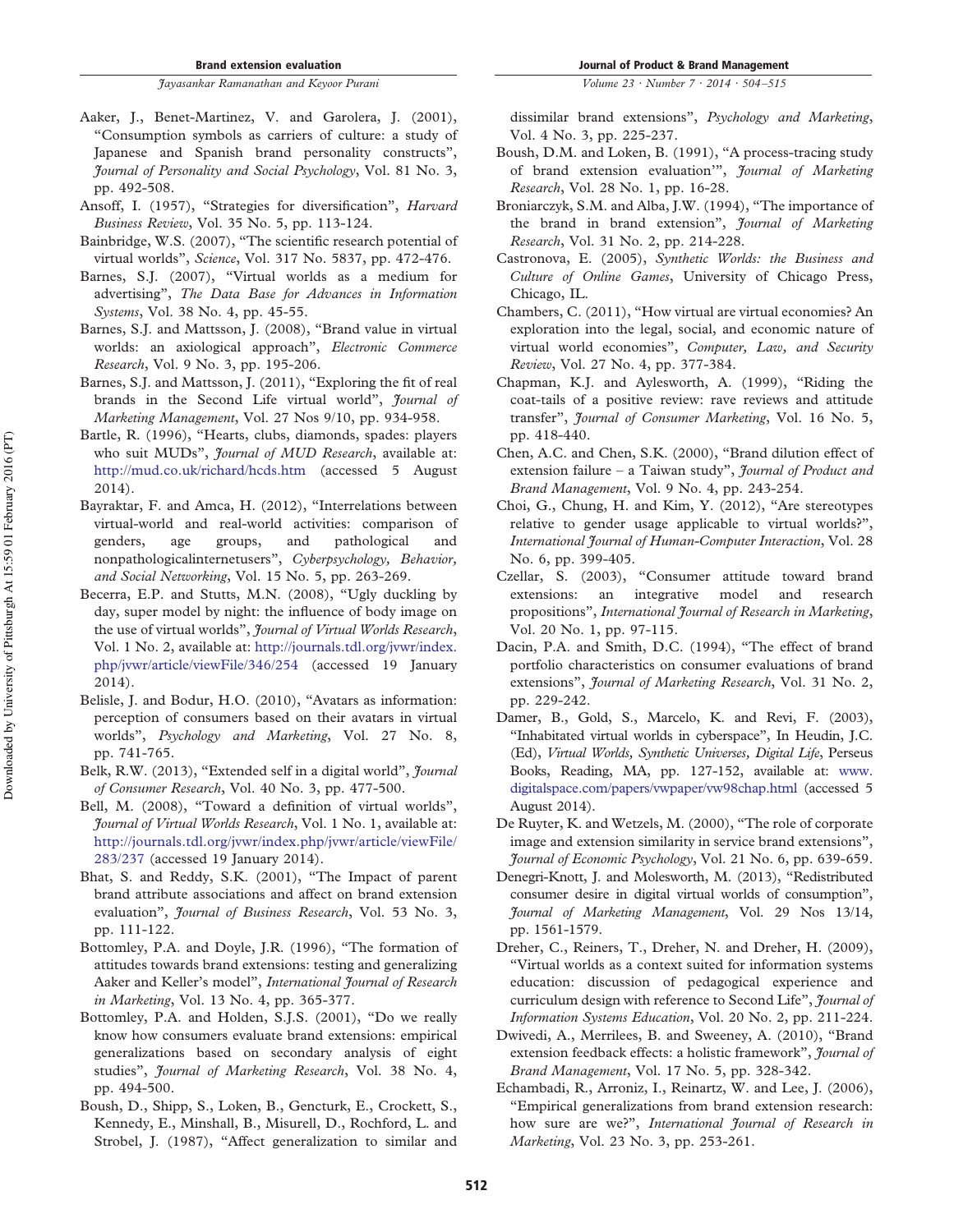- Fairfield, J.T. (2012), "Mixed reality: how the laws of virtual worlds govern everyday life", *Berkeley Technology Law Journal*, Vol. 27 No. 1, pp. 55-116.
- Farahmand, F., Yadav, A. and Spafford, E. (2013), "Risks and uncertainties in virtual worlds: an educators' perspective", *Journal of Computing in Higher Education*, Vol. 25 No. 2, pp. 49-67.
- Farber, D. (2013), "Philip Rosedale's second life with high fidelity", available at: [http://news.cnet.com/8301-11386\\_3-](http://news.cnet.com/8301-11386_3-57587672-76/philip-rosedales-second-life-with-high-fidelity/) [57587672-76/philip-rosedales-second-life-with-high-fidelity/](http://news.cnet.com/8301-11386_3-57587672-76/philip-rosedales-second-life-with-high-fidelity/) (accessed 16 May 2014).
- Gabisch, J.A. (2011), "Virtual world brand experience and its impact on real world purchasing behavior", *Journal of Brand Management*, Vol. 19 No. 1, pp. 18-32.
- Gillies, I. (2008), "Real world toys and currency turn the legal world upside down: a cross-sectional update on virtual world legalities", *International Journal of Communications Law and Policy*, Vol. 12 winter, pp. 120-139.
- Goh, S.Y., Chattaraman, V. and Forsythe, S. (2013), "Brand and category design consistency in brand extensions", *Journal of Product and Brand Management*, Vol. 22 No. 4, pp. 272-285.
- Grime, I., Diamantopoulos, A. and Smith, G. (2002), "Consumer evaluation of extensions and their effects on the core brand: key issues and research propositions", *European Journal of Marketing*, Vol. 36 Nos 11/12, pp. 1415-1438.
- Guo, Y. and Barnes, S. (2009), "Virtual item purchase behavior in virtual worlds: an exploratory investigation", *Electronic Commerce Research*, Vol. 9 Nos 1/2, pp. 77-96.
- Hansen, S.S. (2013), "Exploring real-brand meanings and goods in virtual-world social interaction: enhanced rewards, rarity, and realism", *Journal of Marketing Management*, Vol. 29 Nos 13/14, pp. 1443-1461.
- Hem, L.E., De Chernatony, L. and Iversen, NM (2003), "Factors influencing successful brand extensions", *Journal of Marketing Management*, Vol. 19 Nos 7/8, pp. 781-806.
- Hemp, P. (2006), "Avatar-based marketing", *Harvard Business Review*, Vol. 84 No. 6, pp. 48-57.
- Kaplan, A.M. and Haenlein, M. (2009), "Consumers, companies and virtual social worlds: a qualitative analysis of Second Life", *Advances in Consumer Research*, Vol. 36 No. 1, pp. 873-974.
- Kardes, F.R. and Allen, C.T. (1991), "Perceived variability and inferences about brand extensions", In Holman, R.H. and Solomon, M.R. (Eds), *Advances in consumer research* (Vol. 18), Association for Consumer Research, Provo, UT, pp. 392-398, available at: [www.acrwebsite.org/search/](http://www.acrwebsite.org/search/view-conference-proceedings.aspx?Id=7191) [view-conference-proceedings.aspx?Id](http://www.acrwebsite.org/search/view-conference-proceedings.aspx?Id=7191)=7191 (accessed 19 January 2014).
- Keller, K.L. and Aaker, D.A. (1992), "The effects of sequential introduction of brand extensions", *Journal of Marketing Research*, Vol. 29 No. 1, pp. 35-50.
- Kharif, O. (2007), "Virtual World Gold Rush?", Bvoiveoo , available at: [www.businessweek.com/stories/2007-05-](http://www.businessweek.com/stories/2007-05-22/virtual-world-gold-rush-businessweek-business-news-stock-market-and-financial-advice) [22/virtual-world-gold-rush-businessweek-business-news-stock](http://www.businessweek.com/stories/2007-05-22/virtual-world-gold-rush-businessweek-business-news-stock-market-and-financial-advice)[market-and-financial-advice](http://www.businessweek.com/stories/2007-05-22/virtual-world-gold-rush-businessweek-business-news-stock-market-and-financial-advice) (accessed 15 May 2014).

Journal of Product & Brand Management

*Volume 23 · Number 7 · 2014 · 504 –515*

- Klastrup, L. (2003), "A poetics of virtual worlds", *Proceedings of Melbourne DAC 2003*, available at: [www.hypertext.rmit.](http://www.hypertext.rmit.edu.au/dac/papers/Klastrup.pdf) [edu.au/dac/papers/Klastrup.pdf](http://www.hypertext.rmit.edu.au/dac/papers/Klastrup.pdf) (accessed 5 August 2014).
- Klink, R.R. and Athaide, G.A. (2010), "Consumer innovativeness and the use of new versus extended brand names for new products", *Journal of Product Innovation Management*, Vol. 27 No. 1, pp. 23-32.
- Klink, R.R. and Smith, D.C. (2001), "Threats to the external validity of brand extension research", *Journal of Marketing Research*, Vol. 38 No. 3, pp. 326-335.
- Kuntze, R., Crudele, T.R., Reynolds, D. and Matulich, E. (2013), "The rise and fall of virtual reality retailing in Second Life: an avatar's perspective", *Journal of Management and Marketing Research*, available at: [www.aabri.com/manuscripts/](http://www.aabri.com/manuscripts/121337.pdf) [121337.pdf](http://www.aabri.com/manuscripts/121337.pdf) (accessed 23 July 2014).
- Lee, J. and Park, S. (2011), "Whose second life is this? How avatar-based racial cues shape ethno-racial minorities' perception of virtual worlds", *Cyberpsychology, Behavior, and Social Networking*, Vol. 14 No. 11, pp. 637-642.
- Lee, K.M. (2004), "Presence, explicated", *Communication Theory*, Vol. 14 No. 1, pp. 27-50.
- Lee, M. and Faber, R.J. (2007), "Effects of product placement in on-line games on brand memory", *Journal of Advertising*, Vol. 36 No. 4, pp. 75-90.
- Lehdonvirta, V. (2009), "Virtual item sales as a revenue model: identifying attributes that drive purchase decisions", *Electronic Commerce Research*, Vol. 9 Nos 1/2, pp. 1-18.
- Lei, J., Pruppers, R., Ouwersloot, H. and Lemmink, J. (2004), "Service intensiveness and brand extension evaluations", *Journal of Service Research*, Vol. 6 No. 3, pp. 243-255.
- Loken, B. and John, D.R. (1993), "Diluting brand beliefs: when do brand extensions have a negative impact?", *Journal of Marketing*, Vol. 57 No. 3, pp. 71-84.
- Lui, T., Piccoli, G. and Ives, B. (2007), "Marketing strategies in virtual worlds", *The Data Base for Advances in Information Systems*, Vol. 38 No. 4, pp. 77-80.
- McCracken, G. (1986), "Culture and consumption: a theoretical account of the structure and movement of the cultural meaning of consumer goods", *Journal of Consumer Research*, Vol. 13 No. 1, pp. 71-84.
- McCracken, G. (1989), "Who is the celebrity endorser? Cultural foundations of the endorsement process", *Journal of Consumer Research*, Vol. 16 No. 3, pp. 310-321.
- Markos, E. and Labrecque, L. (2009), "Blurring the boundaries between real and virtual: consumption experiences and the self concept in the virtual world", In McGill, A.N. and Shavitt, S. (Eds), *Advances in consumer research* (Vol. 36), Association for Consumer Research, Duluth, MN, pp. 884-885, available at: [www.acrwebsite.](http://www.acrwebsite.org/search/view-conference-proceedings.aspx?Id=14480) [org/search/view-conference-proceedings.aspx?Id](http://www.acrwebsite.org/search/view-conference-proceedings.aspx?Id=14480)=14480 (accessed 19 January 2014).
- Martinez, E. and Pina, J.M. (2010), "Consumer responses to brand extensions: a comprehensive model", *European Journal of Marketing*, Vol. 44 Nos 7/8, pp. 1182-1205.
- Merton, R.K. and Rossi, A.S. (1949), "Contributions to the theory of reference group behavior", in Merton, R.K. (Ed), *Social Theory and Social Structure*, The Free Press, New York, NY, pp. 279-334.
- Messinger, P.R., Ge, X., Stroulia, E., Lyons, K. and Smirnov, K. (2008), "On the relationship between my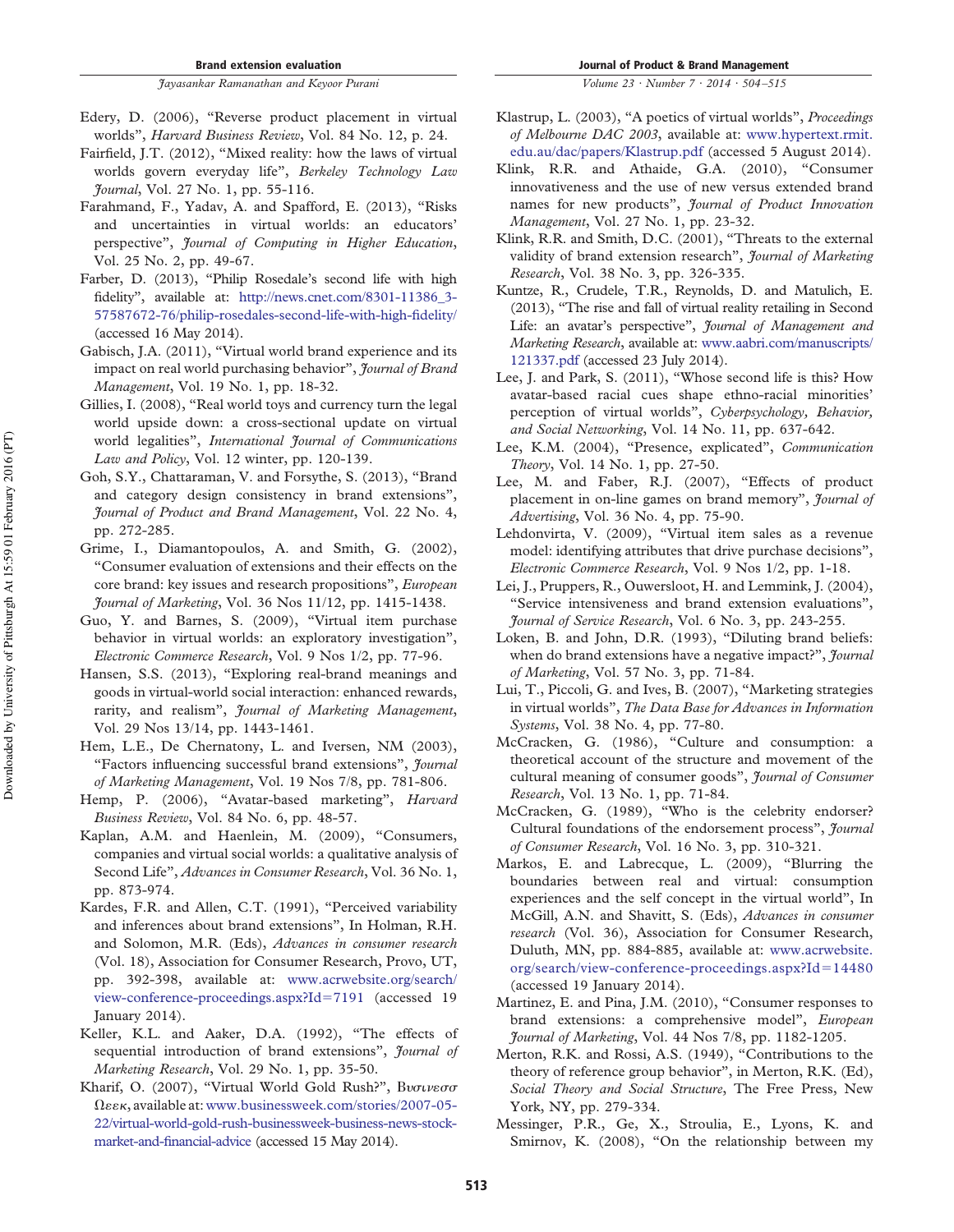avatar and myself", *Journal of Virtual Worlds Research*, Vol. 1 No. 2, available at: [http://journals.tdl.org/jvwr/index.php/](http://journals.tdl.org/jvwr/index.php/jvwr/article/view/352/263) [jvwr/article/view/352/263](http://journals.tdl.org/jvwr/index.php/jvwr/article/view/352/263) (accessed 19 January (2014).

- Muzellec, L., Kanitz, C. and Lynn, T. (2013), "Fancy a coffee with *Friends* in 'Central Perk'? Reverse product placement, fictional brands and purchase intention", *International Journal of Advertising*, Vol. 32 No. 3, pp. 399-417.
- Muzellec, L., Lynn, T. and Lambkin, M. (2012), "Branding in fictional and virtual environments: introducing a new conceptual domain and research agenda", *European Journal of Marketing*, Vol. 46 No. 6, pp. 811-826.
- Nah, F.F., Eschenbrenner, B. and DeWester, D. (2011), "Enhancing brand equity through flow and telepresence: a comparison of 2D and 3D virtual worlds", *MIS Quarterly*, Vol. 35 No. 3, pp. 731-747.
- Nissen, M.E. and Bergin, R.D. (2013), "Knowledge work through social media applications: team performance implications of immersive virtual worlds", *Journal of Organizational Computing and Electronic Commerce*, Vol. 23 Nos 1/2, pp. 84-109.
- Papagiannidis, S., Bourlakis, M. and Li, F. (2008), "Making real money in virtual worlds: MMORPGs and emerging business opportunities, challenges and ethical implications in metaverses", *Technological Forecasting and Social Change*, Vol. 75 No. 5, pp. 610-622.
- Papagiannidis, S., See-To, E. and Bourlakis, M. (2014), "Virtual test driving: the impact of simulated products on purchase intention", *Journal of Retailing and Consumer Services*, available at: [http://dx.doi.org/10.1016/j.jretconser.](http://dx.doi.org/10.1016/j.jretconser.02.010i) [02.010i](http://dx.doi.org/10.1016/j.jretconser.02.010i) (accessed 13 May 2014).
- Park, C.W., Milberg, S. and Lawson, R. (1991), "Evaluation of brand extensions: the role of product level similarity and brand concept consistency", *Journal of Consumer Research*, Vol. 18 No. 2, pp. 185-193.
- Park, S.R., Nah, F.F. and Jeon, S. (2008), "Virtual world affordances: enhancing brand value", *Journal of Virtual Worlds Research*, Vol. 1 No. 2, available at: [http://journals.](http://journals.tdl.org/jvwr/index.php/jvwr/article/view/350/267) [tdl.org/jvwr/index.php/jvwr/article/view/350/267](http://journals.tdl.org/jvwr/index.php/jvwr/article/view/350/267) (accessed 19 January 2014).
- PCPRO (2010), "Whatever Happened to Second Life?" available at: [www.pcpro.co.uk/features/354457/whatever](http://www.pcpro.co.uk/features/354457/whatever-happened-to-second-life/4)[happened-to-second-life/4](http://www.pcpro.co.uk/features/354457/whatever-happened-to-second-life/4) (accessed 15 May 2014).
- Pearce, C. and Artemesia (2009), *Communities of Play – Emergent Cultures in Multiplayer Games and Virtual Worlds*, MIT Press, Cambridge, MA.
- Reynolds, J. (2008), "It may be a second life but product quality is still number one in the Armidi shopping village", *The Retail Digest*, Vol. 15 summer, pp. 34-39.
- Richins, M.L. (1994), "Valuing things: the public and private meaning of possessions", *Journal of Consumer Research*, Vol. 21 No. 3, pp. 504-521.
- Romeo, J.B. (1991), "The effect of negative information on the evaluations of brand extensions and the family brand", In Holman, R.H. and Solomon, M.R. (Eds), *Advances in consumer research* (Vol. 18), Association for Consumer Research, Provo, UT, pp. 399-406, available at: [www.](http://www.acrwebsite.org/search/view-conference-proceedings.aspx?Id=7192) [acrwebsite.org/search/view-conference-proceedings.aspx?](http://www.acrwebsite.org/search/view-conference-proceedings.aspx?Id=7192) Id-[7192](http://www.acrwebsite.org/search/view-conference-proceedings.aspx?Id=7192) (accessed 19 January 2014).
- Sadri, G. and Condia, J.T. (2012), "Managing the virtual world", *Industrial Management*, Vol. 54 No. 1, pp. 21-25.

*Volume 23 · Number 7 · 2014 · 504 –515*

- Scaraboto, D., Carter-Schneider, L. and Kedzior, R. (2013), "At world's end: exploring consumer-marketer tensions in the closure of adverworlds", *Journal of Marketing Management*, Vol. 29 Nos 13/14, pp. 1518-1541.
- Schroeder, R. (2008), "Defining virtual worlds and virtual environments", *Journal of Virtual Worlds Research*, Vol. 1 No. 1, available at: [http://journals.tdl.org/jvwr/index.php/](http://journals.tdl.org/jvwr/index.php/jvwr/article/viewFile/294/248) [jvwr/article/viewFile/294/248](http://journals.tdl.org/jvwr/index.php/jvwr/article/viewFile/294/248) (accessed 19 January 2014).
- Sichtmann, C. and Diamantopoulos, A. (2013), "The impact of perceived brand globalness, brand origin image, and brand origin–extension fit on brand extension success", *Journal of the Academy of Marketing Science*, Vol. 41 No. 5, pp. 567-585.
- Smith, D.C. and Park, C.W. (1992), "The effects of brand extensions on market share and advertising efficiency", *Journal of Marketing Research*, Vol. 29 No. 3, pp. 296-313.
- Spence, J. (2008), "Demographics of Virtual Worlds", *Journal of Virtual Worlds Research*, Vol. 1 No. 2, available at: [http://](http://journals.tdl.org/jvwr/index.php/jvwr/article/view/360/272) [journals.tdl.org/jvwr/index.php/jvwr/article/view/360/272](http://journals.tdl.org/jvwr/index.php/jvwr/article/view/360/272) (accessed 19 January 2014).
- Sujan, M. (1985), "Consumer knowledge: effects of evaluation strategies mediating consumer judgments", *Journal of Consumer Research*, Vol. 12 No. 1, pp. 31-46.
- Sullivan, M. (1990), "Measuring image spillovers in umbrella-branded products", *Journal of Business*, Vol. 63 No. 3, pp. 309-329.
- Sunde, L. and Brodie, R.J. (1993), "Consumer evaluations of brand extensions: further empirical results", *International Journal of Research in Marketing*, Vol. 10 No. 1, pp. 47-53.
- Tauber, E.M. (1981), "Brand franchise extension: new product benefits from existing brand names", *Business Horizons*, Vol. 24 No. 2, pp. 36-41.
- Tikkanen, H., Hietanen, J., Henttonen, T. and Rokka, J. (2009), "Exploring virtual worlds: success factors in virtual world marketing", *Management Decision*, Vol. 47 No. 8, pp. 1357-1381.
- Tseng, H.W. and Ku, H.Y. (2011), "The relationships between trust, performance, satisfaction, and development progressions among virtual teams", *Quarterly Review of Distance Education*, Vol. 12 No. 2, pp. 81-94.
- Van Riel, A.C.R., Lemmink, J. and and Ouwersloot, H. (2001), "Consumer evaluations of service brand extensions", *Journal of Service Research*, Vol. 3 No. 3, pp. 220-231.
- Van Riel, A.C.R. and Ouwersloot, H. (2005), "Extending electronic portals with new services", *Journal of Retailing and Consumer Services*, Vol. 12 No. 4, pp. 245-254.
- Venkatesh, V. and Windeler, J.B. (2012), "Hype or help? A longitudinal field study of virtual world use for team collaboration", *Journal of the Association for Information Systems*, Vol. 13 No. 10, pp. 735-771.
- Viot, C. (2011), "Can brand identity predict brand extensions' success or failure?", *Journal of Product and Brand Management*, Vol. 20 No. 3, pp. 216-227.
- Volckner, F. and Sattler, H. (2007), "Empirical generalizability of consumer evaluations of brand extensions", *International Journal of Research in Marketing*, Vol. 24 No. 2, pp. 149-162.
- Weber, R. and Crocker, J. (1983), "Cognitive processes in the revision of stereotypic beliefs", *Journal of Personality & Social Psychology*, Vol. 45 No. 5, pp. 961-977.